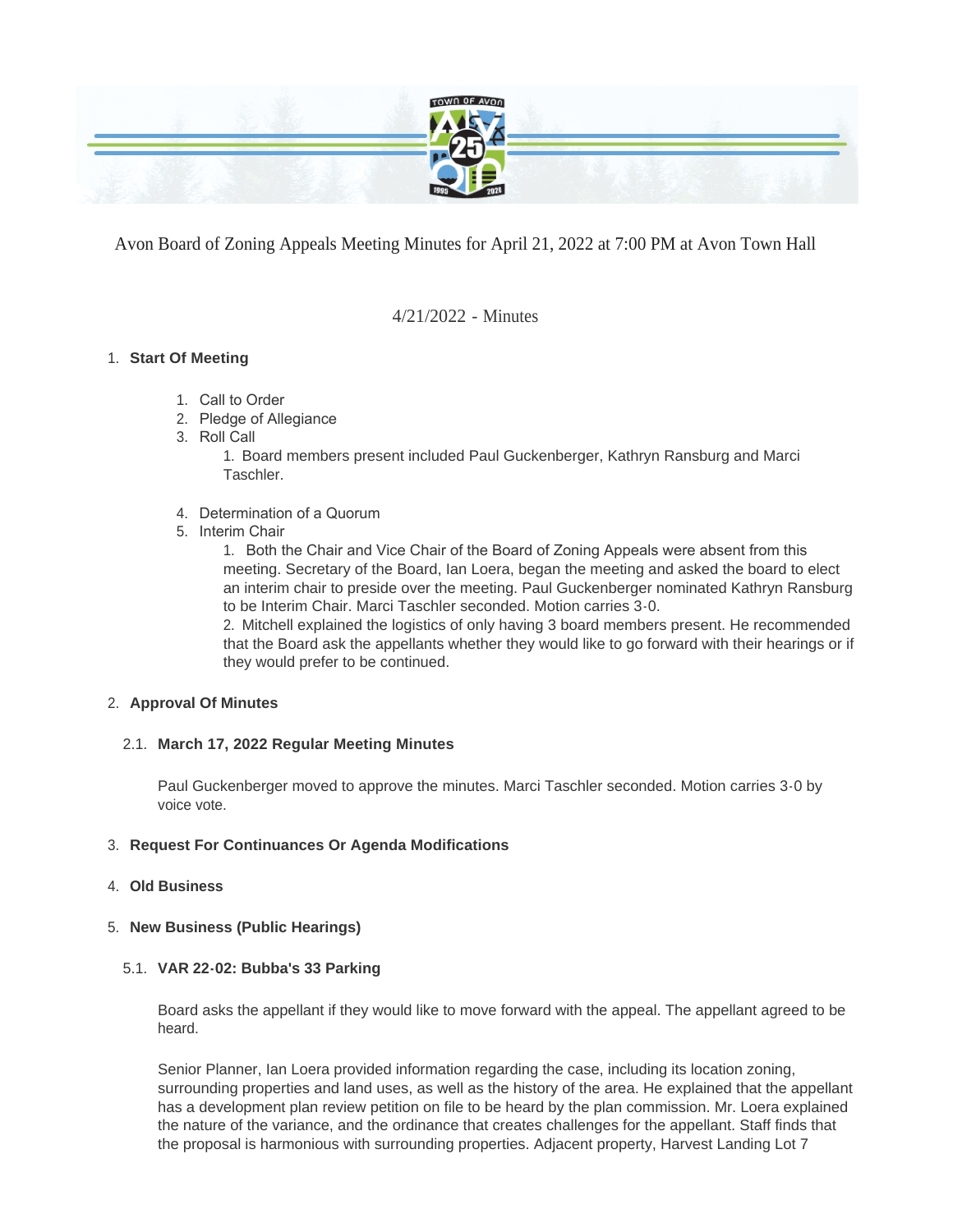property was also granted the same variance to have 4 rows of parking in a front yard. Directly south of the development are several car dealerships with many more rows of parking. He showed the proposed site plan and compared it with Harvest Landing Lot 7. They both have 4 rows of parking facing 36 and will fit in together harmoniously. Staff argues that the standard in the ordinance does not take into account 2 frontages and makes it difficult for the development to fit in their parking. Staff recommends approval subject to the condition that no more than 4 rows of parking will be permitted in the front yard.

Brandon Goldberg of 21 S Evergreen Avenue, Arlington Heights, Illinois stated that he is here to answer any questions and is looking forward to development plan review comments. He answered board questions about the land use stating that it is a restaurant, a franchise of Texas Roadhouse that specializes in pizza, beer and burgers and there will be sports bar and outdoor patio. He claimed that they plan to use every parking stall and that this parking configuration is very standard for Bubba's.

Public comment opened at 7:15 PM, subsequently closed at 7:15 PM with no one coming forward to speak.

Board members discussed that it met the criteria for variances, and was continuous with the Harvest Landing Lot 7 development.

Marci Taschler moved to approve variance subject to the condition that no more than 4 rows of parking would be permitted. Paul Guckenberger seconded. Motion passes 3-0 and the variance is granted.

## **VAR 22-03: Ziggi's Coffee Illuminated Signage** 5.2.

The appellant said they wish to have their hearing.

Mr. Loera explained information regarding the site including location, zoning, surrounding properties and land uses, as well as the history of the area. He showed where the signs at the site are proposed to be located. He showed a zoning map showing that the site was zoned commercially but completely surrounded by residential zoning. He shared that there is a development plan review on file scheduled to be heard on 4/25/2022 by the plan commission. Staff explained the standard that the appellant is requesting a variance from, and the standard's intent . Staff made comments on about how adjacent land uses will be effected by the potential approval of this variance. Staff said he went on site and many of the neighborhoods are well screened by roundabout, perimeter, and natural landscaping. Staff asserts that the location constitutes a practical difficulty as it is completely surrounded residential districts. Staff is concerned with illuminated signage on the southwestern side. Staff recommends approval of the appeal subject to the condition that 1. The southwest façade wall sign shall not be permitted to be illuminated and 2. A lighting timer shall shut off all illuminated signage from 10:00 PM to 6:00 AM.

Board had concerns about Landscaping at Pine Tree Estates subdivision. They discussed the potential about tying in a condition about the landscaping trees at Pine Tree Estates.

Town attorney clarified some of the logistics about tying in conditions with another property.

Board discussed the potential of sign design. such as the coloring of the lettering and the backdrop portion of the sign

Board discussed specifics of the proposed signs on the site. So far there seems to be wall signs, a ground sign and a menu board proposed.

Kelli Singleton, the appellant of 557 Northfield Road Plainfield, Indiana came forward to speak. She stated that she appreciated the board for hearing the case. and that she is happy to comply with staff condition on the southwest side of the building. She expressed concern that sign would look burnt out if it wasn't permitted to be on so that will be a consideration for them in what kind of sign they will install. She is in favor of a timer for the sign. She also expressed not wanting to disturb the neighbors. Notices were sent to surrounding property owners and no response was received from surrounding property owners regarding the variance.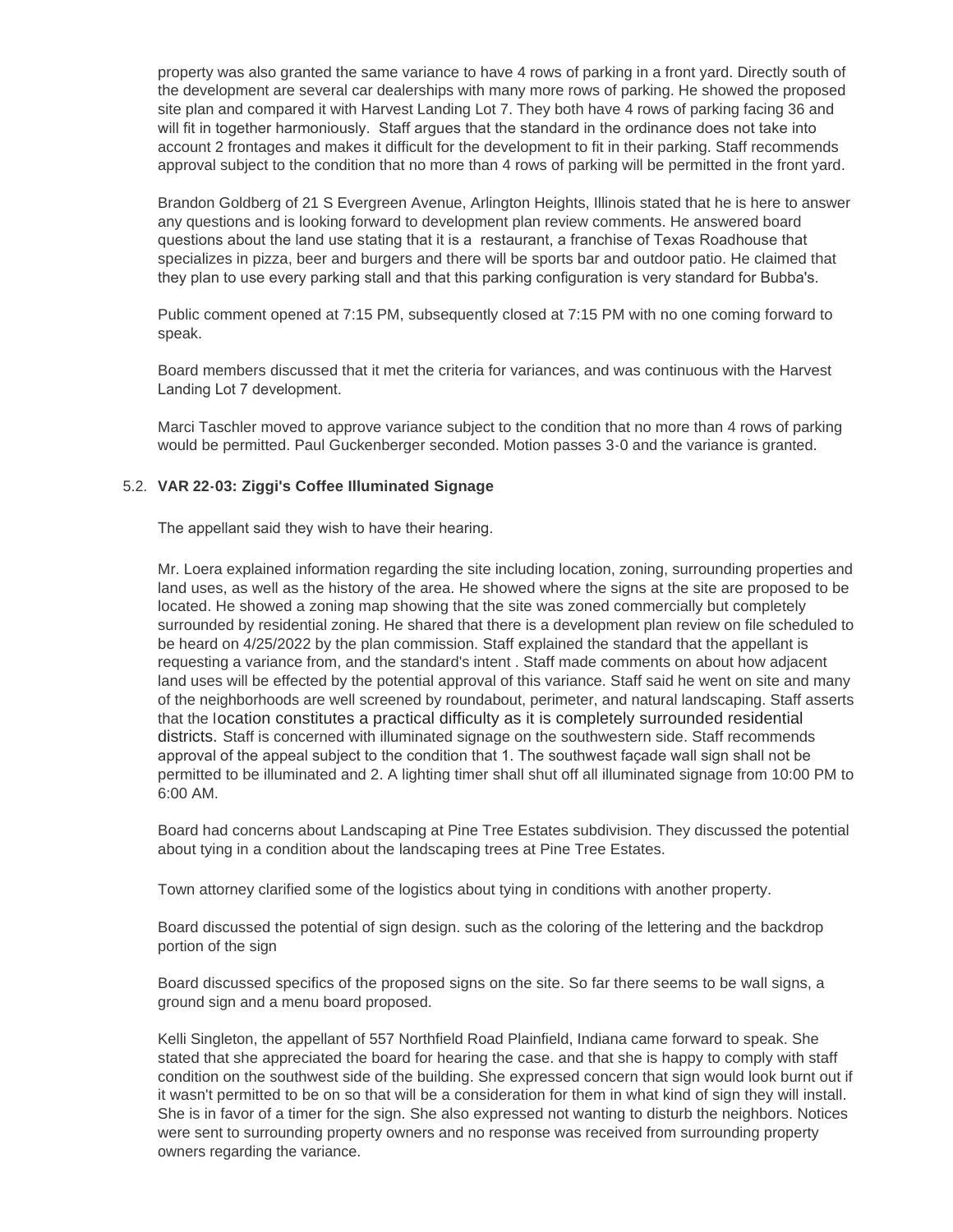Board had questions about patio seating and the menu board.

A discussion was held about hours of operation and what hours the signage should be permitted to remain on.

There were questions about the sign's design specifics and about externally illuminated signage versus internally illuminated signage.

Public Comment was opened at 7:50 PM

William Golder of 1110 Brookside Court, Avon, Indiana came forward to speak. He claimed that the back of his home faces where Ziggi's plans on building the development. He stated that he is against the whole project and expressed concerns about traffic at the roundabout. He is concerned about warehouse tractor trailers, school buses, and people going for work will cause a lot of traffic. He said he would rather see a dog park there and that there are plenty of places to buy coffee already. He stated the area is primarily residential.

Dianne Golder also came forward to speak from 1110 Brookside Court, Avon, Indiana She said she has nothing against a coffee shop. She expressed concerns that the development is in a residential area and will bring and abundance of traffic, dust and dirt. She said they already hear a lot of noise from trucks, cars and emergency vehicles and that Dan Jones is expected to be expanded as well. She stated this is the wrong area for a coffee shop and there is not enough space.

Public comment was closed at 7:54 PM.

The board discussed that this variance is premature before the approval of a development plan review petition. They discussed that it would probably be best to continue the appeal until next month. Continuing would bring more clarity to the appeal.

The appellant Kelli Singleton requested to continue the appeal.

Paul Guckenberger moved to continue the variance. Marci Taschler seconded. Motion carries 3-0 and variance is continued to the next meeting.

### **Other Business** 6.

#### **Public Comment** 7.

#### **Adjournment** 8.

Meeting was adjourned at 7:58 PM

**Marcus Turner – Chair Ian Loera – Secretary Ian Loera – Secretary** 

**Ann Inman – Vice Chair**